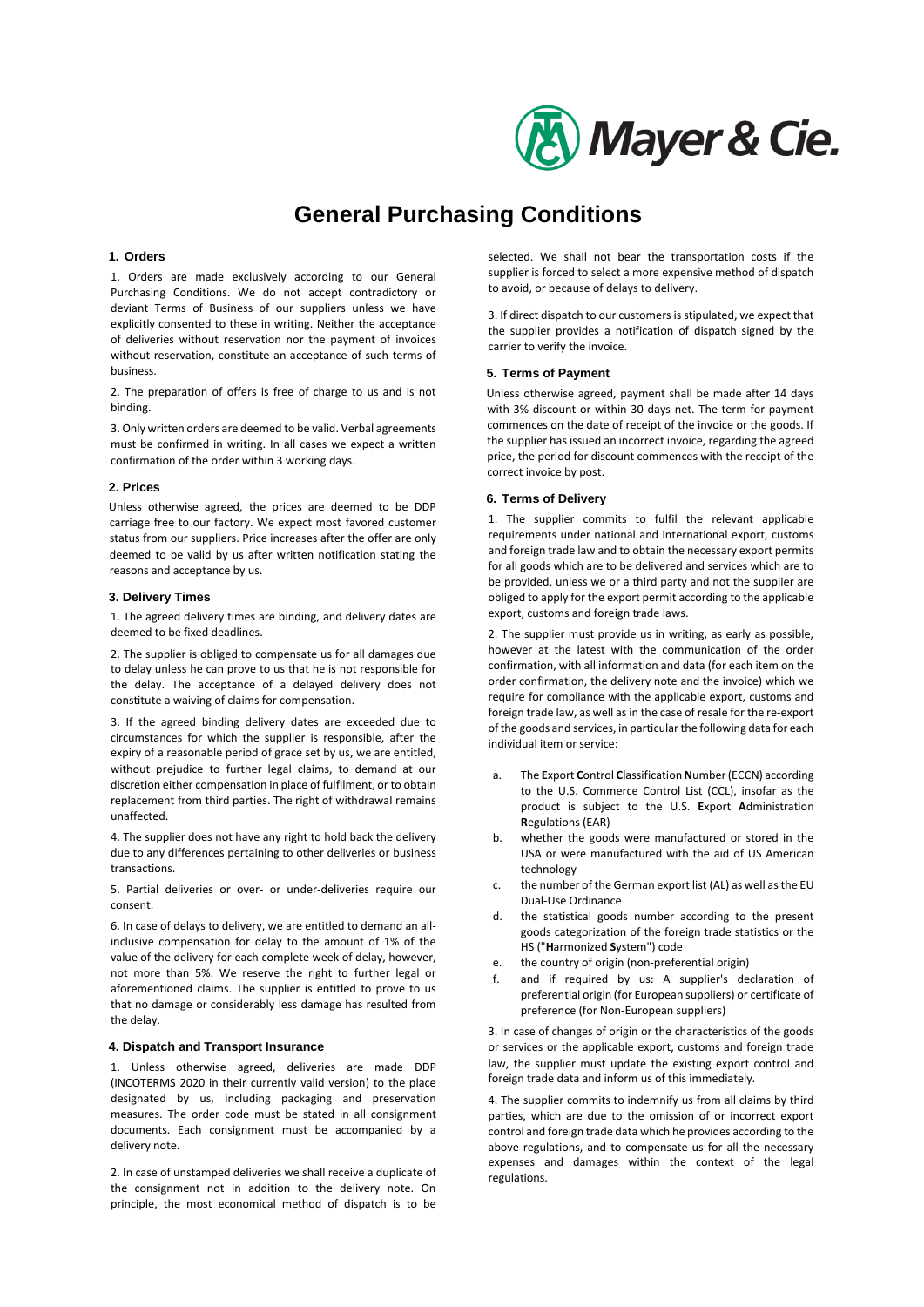5. The supplier must submit the long-term supplier's declaration as per EEC-VO 1207/2001 annually.

6. The supplier ensures that the latest technical documents (amongst others manual, EC-Declaration of Conformity, [EC-Type](http://dict.leo.org/%23/search=EC-type%26searchLoc=0%26resultOrder=basic%26multiwordShowSingle=on)  [examination](http://dict.leo.org/%23/search=examination%26searchLoc=0%26resultOrder=basic%26multiwordShowSingle=on) [certificate e](http://dict.leo.org/%23/search=certificate%26searchLoc=0%26resultOrder=basic%26multiwordShowSingle=on)tc.) are available for MAYER & CIE. at any time. MAYER & CIE. must be informed immediately, if the documents are modified.

7. The supplier ensures that deliveries under the order are RoHS– compliant and therefore in conformity with the EC Directive on the **R**estriction of the use **o**f certain **H**azardous **S**ubstances in Electrical and Electronic Equipment (Directive 2011/65/EU) at the time of delivery. If deliveries fail to comply with this EC Directive, the supplier must inform us of this immediately in writing and shall – without prejudice to any warranty claims MAYER & CIE. may raise – compensate MAYER & CIE. for any damage arising from such non-compliance.

8. The supplier ensures that the delivered products comply with the provisions of Regulation (EC) No. 1907/2006 concerning the **R**egistration, **E**valuation, **A**uthorization and Restriction of **Ch**emicals (REACH). Any substances contained in the products must be pre-registered or after expiration of the transitional period registered if required by the REACH regulation. Suppliers with no headquarter in an EU-country are committed to authorize an **O**nly **R**epresentative (OR) based in the EU referred to art. 8 REACH Regulation. MAYER & CIE. must be notified about this OR including full name and address. The OR takes care of all registration and further REACH-responsibilities of the supplier. If the OR already initiated a pre-registration or registration MAYER & CIE. must be notified including the registration number. If the OR changes or gives up his business activity the supplier must notify MAYER & CIE. immediately. Should the delivered goods contain substances which are part of the "Candidate List of **S**ubstances of **v**ery **H**igh **C**oncern" ("SVHC-List") of REACH, the supplier is committed to notify MAYER & CIE. immediately. This also applies for current deliveries if previously nonregistered substances become included in the list. The latest list is on:

[http://echa.europa.eu/chem\\_data/authorisation\\_process/ca](http://echa.europa.eu/chem_data/authorisation_process/candidate_list_table_en.asp)  [ndidate\\_list\\_table\\_en.asp](http://echa.europa.eu/chem_data/authorisation_process/candidate_list_table_en.asp) accessible.

Furthermore, the products may not contain asbestos, biocide or radioactive material. In case of violation of any of the aforementioned obligations MAYER & CIE. is entitled to cancel the corresponding order immediately and to refuse the corresponding delivery without any costs. Potentially existing claims remain unaffected; a cancellation or a refusal does not imply any waiver of any right to claim.

# **7. Warranty for Defects**

1. Unless otherwise agreed, the warranty for defects is according to the statutory regulations.

2. Our descriptions, drawings or samples are exclusively definitive for the design and quality of the product.

The manufacturer undertakes a guarantee of proper material quality and workmanship and the fault-free function of the components for two (2) years as of the commissioning of the goods.

3. In case of danger to operation, danger of excessively serious damage, or to maintain our ability to deliver regarding our customers, after notifying the supplier we may perform any reworking ourselves or have this carried out by third parties. Any resulting costs for this shall be borne by the supplier.

4. The supplier shall be liable for all direct or indirect damages and expenses incurred by us because of defects of the goods.

5. Expenses for inspection of incoming goods which exceed the usual scope shall also be due for compensation if at least a portion of the delivery is identified as being defective. This also applies to a partial or complete inspection of the deliveries received by us or our customers in the further course of business. Additional expenses for transportation, journey distances or material, which result from a defective delivery, shall be reimbursed by the supplier. If the supplier utilizes third parties for the provision of the services, he shall be liable for these in the same manner as for his own agents.

6. For the duration of the supply relationship, the supplier is obliged to maintain adequate insurance cover for the risks as per this section. Evidence of this must be provided on demand.

#### **8. Complaints**

1. The goods delivered will only be checked regarding their identity based on the consignment documents and for externally visible damage due to transportation. After discovery according to the circumstances of our normal course of business, faults of the delivery shall be notified to the supplier within a reasonable period of at least one week after their detection. In this regard, the supplier waives the objection of delayed notification of the fault.

2. The supplier must provide free replacement of rejected components. The costs incurred by us as a result of rejected deliveries and the resulting shipping costs shall be borne by the supplier. Faults which are established on commissioning after assembly shall be remedied by the provision of a fitter free of charge.

#### **9. Assignment of Claims**

On principle, claims against us may not be assigned to third parties.

#### **10. Force Majeure**

If we are prevented from accepting the delivery or the service due to force majeure, in particular strikes, lockouts, interruptions of operations for which we are not responsible, civil disturbances, official measures or other events for beyond our sphere of influence, we are entitled to entirely or partially withdraw from the contract or to postpone the date of acceptance for the duration of the obstruction, insofar as our obstruction is of a significant duration and the withdrawal or the postponement of the date of acceptance serves to safeguard our interests. Claims cannot be enforced against us.

## **11. Product Liability, Recall and Quality Assurance**

1. The supplier is obliged to indemnify us against all claims due to product liability insofar as he is liable for the fault giving rise to such liability. In such cases he shall accept all costs and expenses, including the costs of any legal proceedings or a precautionary recall action. Insofar as is possible and reasonable, we shall inform the supplier of the content and scope of recall measures and provide him with opportunity for comment. Further legal claims remain unaffected.

2. The supplier shall insure himself to an adequate amount against all insurable risks resulting from product liability, including the risk of recall. He must submit the insurance policy to us for inspection on demand.

3. The supplier must perform quality assurance which is suitable both in type and scope according to the state-of-the-art and provide evidence of this to us on demand.

#### **12. Tools**

Regardless of other agreements, we shall acquire full or coownership of the tools to produce the goods supplied to the extent to which we share in the evidenced costs. The tools become our (joint) property on payment. They shall remain on loan to the supplier. The supplier is only authorized to dispose of such tools actually or legally, or to change their location or make them permanently nonfunctional with our consent. The tools are to be marked as our (joint) property by the supplier. The supplier shall bear the costs for the maintenance, repair and replacement of the tools. According to our share in the original tools, any